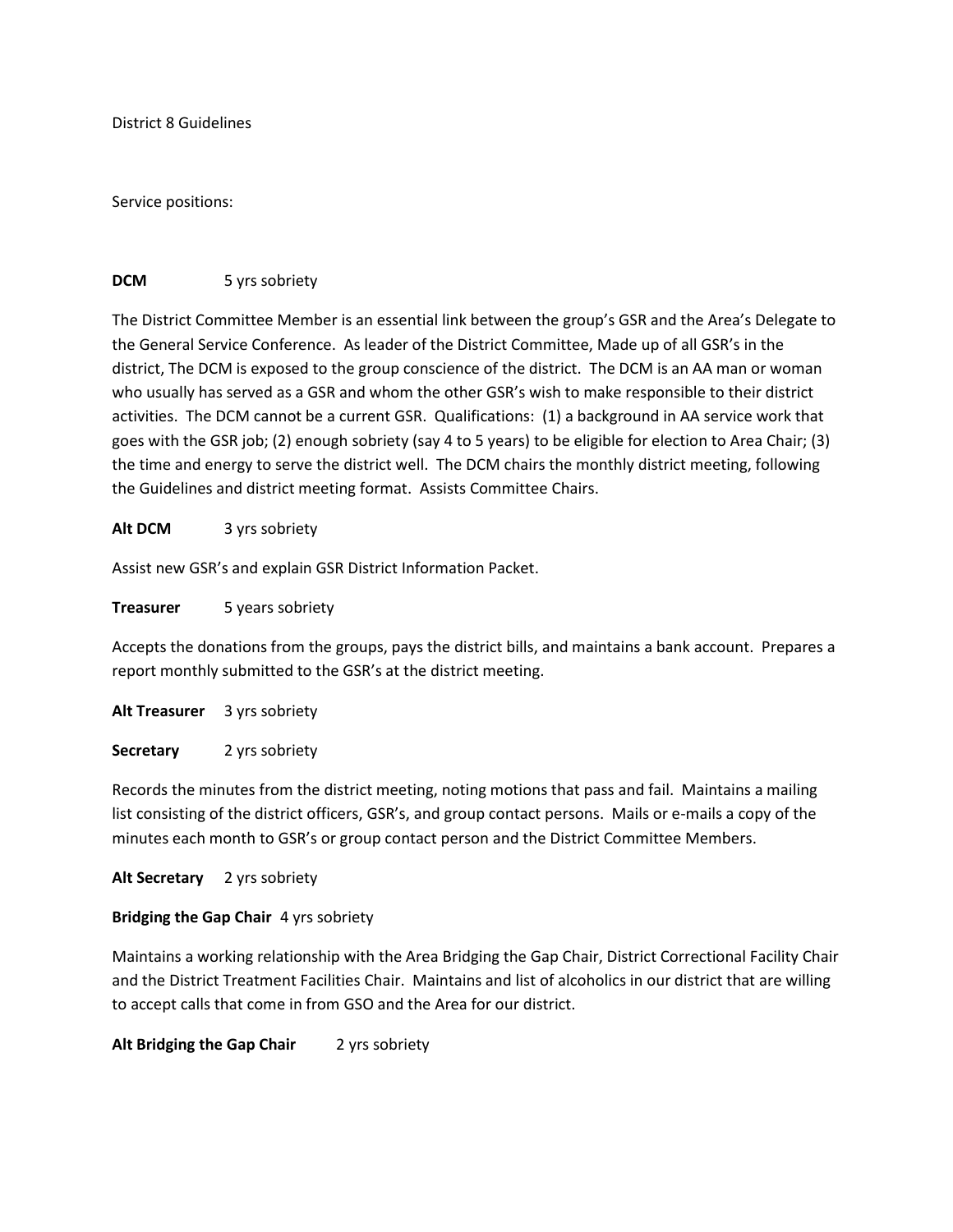#### **PI/CPC Chair** 4 yrs sobriety

Maintains a working relationship with the Area PI and CPC Chairs.

## **Public Information:**

**Committee members:** The first qualification of doing PI, or any other service work is sound sobriety. All committee members need to be thoroughly familiar with the AA program and able to provide *consistent and accurate information about the Fellowship.* Experience in public relations is not essential. An understanding of the Twelve Traditions, including a firm grasp of the Anonymity Traditions is most important. This is often enhanced through committees studying basic PI material together.

**PI visits:** Some examples of visits might include schools, local businesses, church and civic groups. Where no CPC committee exists, PI committees might also be in contact with professionals; such as clergy, health care providers, lawyers and teachers. In advance of initial contacts, PI committees often distribute a simple letter describing their availability and how interested persons can make contact for more information. They might also plan a visit by two or more committee members.

A PI visit might include distribution of AA literature, a brief talk and/or showing an AA video. It is essential that participating AA's agree on the basic outline for the visit, and are familiar with the details in "Speaking at non-AA Meetings" and "Understanding Anonymity."

#### **Cooperation with the Professional Community:**

Members of these committees provide information about AA to those who have contact with alcoholics through their profession. This group includes health care professionals, educators, members of the clergy, lawyers, social workers, union leaders, and industrial managers, as well as those working in the field of alcoholism. Information is provided about where we are, what we are, what we do, and what we cannot do.

**Alt PI/CPC Chair** 2 yrs sobriety

**Corrections Chair** 4 yrs sobriety

Maintains a working relationship with the Area Corrections Chair. Coordinates with the county and state correctional facilities for AA meeting scheduling, clearances, and contact with the county and state correctional facilities.

The purpose of a correctional facilities committee is to coordinate the work of individual AA members and groups who are interested in carrying our message of recovery to alcoholics behind the walls, and to set up means of smoothing the way from the facility to the larger AA community through prerelease contacts.

## **Alt Corrections Chair** 2 yrs sobriety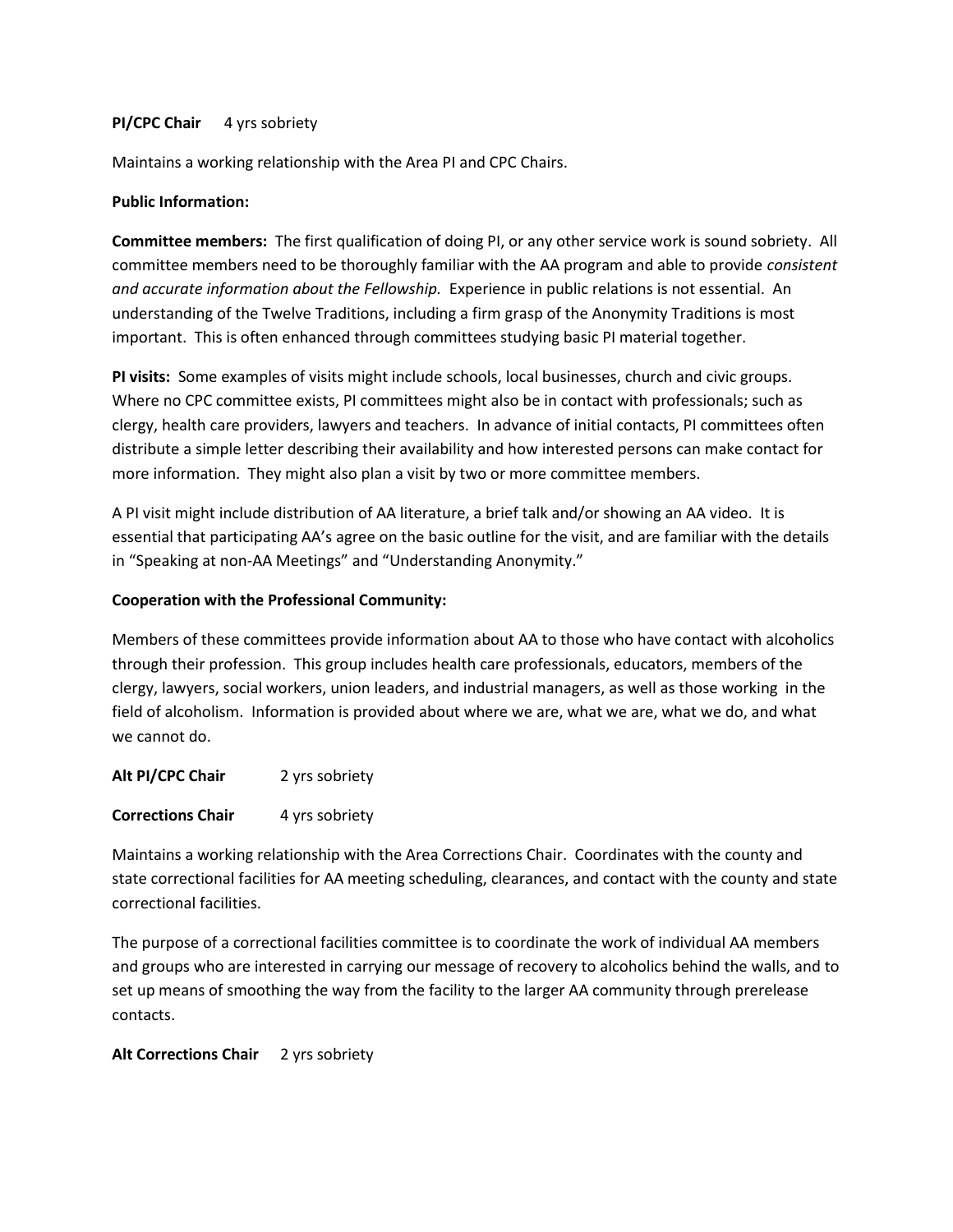# **Telephone Answering Service Chair** 4 yrs sobriety

Sharing on this question varies: one or two members who may be responsible; an answering service committee may handle matters; or the answering service may be the responsibility of the district general service committee. Even when the responsibility of the service is assumed by one or two members or a committee (regardless of what it may be called), it is suggested that one person appointed by the committee or group involved should make the arrangements, have all later contacts with the answering service, or pay the bills. This is to avoid confusing the answering service personnel. Maintains a list of AA's in the district that are willing to accept calls that come in to the answering service.

# **Alt Telephone Answering Service Chair** 2 yrs sobriety

# **Treatment Facilities Chair** 4 yrs sobriety

Treatment facilities committees are formed to coordinate the work of individual aa members and groups who are interested in carrying the message of recovery to alcoholics in treatment facilities, and to set up means of "bridging the gap" from the facility to an AA group in the individual's community.

# Alt Treatment Facilities Chair 2 yrs sobriety

## **District Records Keeper/Archivist** 2 yrs sobriety

Maintains past and present group and district information, group information forms and District Committee Information List. Submits group and/or GSR updates to the Area. Submits new Group Information Sheets to the Area and GSO.

## Alt District Records Keeper/Archivist 2 yrs sobriety

These recommendations for the District Officers and Committee Chair job description and length of sobriety are taken from The World Service Handbook, GSO Guidelines, The Twelve Tradtitions, and the Twelve Concepts.

## **The district will attempt to conduct the district meeting utilizing Robert's Rules of Order.**

All business will be as follows: First a MOTION is needed, a SECOND must be made (showing favor os said motion and the desire to discussion), DISCUSSION (once information is repeated in discussion, the DCM will halt discussion and ask the floor, "Is there any new ideas not yet discussed?" When there are no new ideas, the DCM will ask for a motion to table the vote until the groups conscience can be heard at the next district meeting.

MOTIONS without SECONDS die and there is no discussion.

## **Those eligible to make a motion:**

DCM or alternate